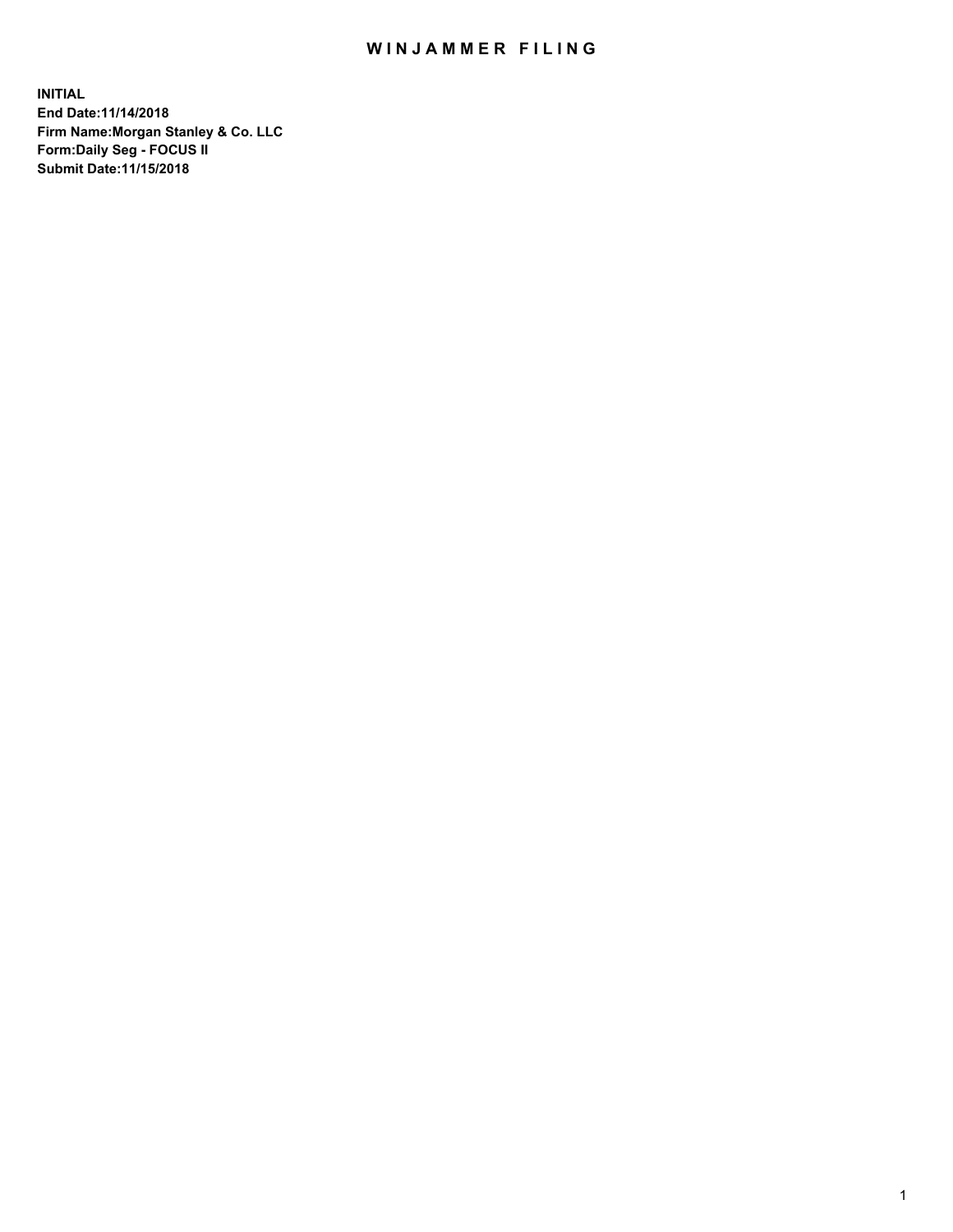**INITIAL End Date:11/14/2018 Firm Name:Morgan Stanley & Co. LLC Form:Daily Seg - FOCUS II Submit Date:11/15/2018 Daily Segregation - Cover Page**

| Name of Company                                                                                                                                                                                                                                                                                                                | Morgan Stanley & Co. LLC                                    |
|--------------------------------------------------------------------------------------------------------------------------------------------------------------------------------------------------------------------------------------------------------------------------------------------------------------------------------|-------------------------------------------------------------|
| <b>Contact Name</b>                                                                                                                                                                                                                                                                                                            | <b>Ikram Shah</b>                                           |
| <b>Contact Phone Number</b>                                                                                                                                                                                                                                                                                                    | 212-276-0963                                                |
| <b>Contact Email Address</b>                                                                                                                                                                                                                                                                                                   | Ikram.shah@morganstanley.com                                |
| FCM's Customer Segregated Funds Residual Interest Target (choose one):<br>a. Minimum dollar amount: ; or<br>b. Minimum percentage of customer segregated funds required:% ; or<br>c. Dollar amount range between: and; or<br>d. Percentage range of customer segregated funds required between: % and %.                       | 280,000,000<br><u>0</u><br>00<br>00                         |
| FCM's Customer Secured Amount Funds Residual Interest Target (choose one):<br>a. Minimum dollar amount: ; or<br>b. Minimum percentage of customer secured funds required:%; or<br>c. Dollar amount range between: and; or<br>d. Percentage range of customer secured funds required between:% and%.                            | 140,000,000<br><u>0</u><br>0 <sub>0</sub><br>0 <sub>0</sub> |
| FCM's Cleared Swaps Customer Collateral Residual Interest Target (choose one):<br>a. Minimum dollar amount: ; or<br>b. Minimum percentage of cleared swaps customer collateral required:% ; or<br>c. Dollar amount range between: and; or<br>d. Percentage range of cleared swaps customer collateral required between:% and%. | 92,000,000<br><u>0</u><br><u>00</u><br>0 <sub>0</sub>       |

Attach supporting documents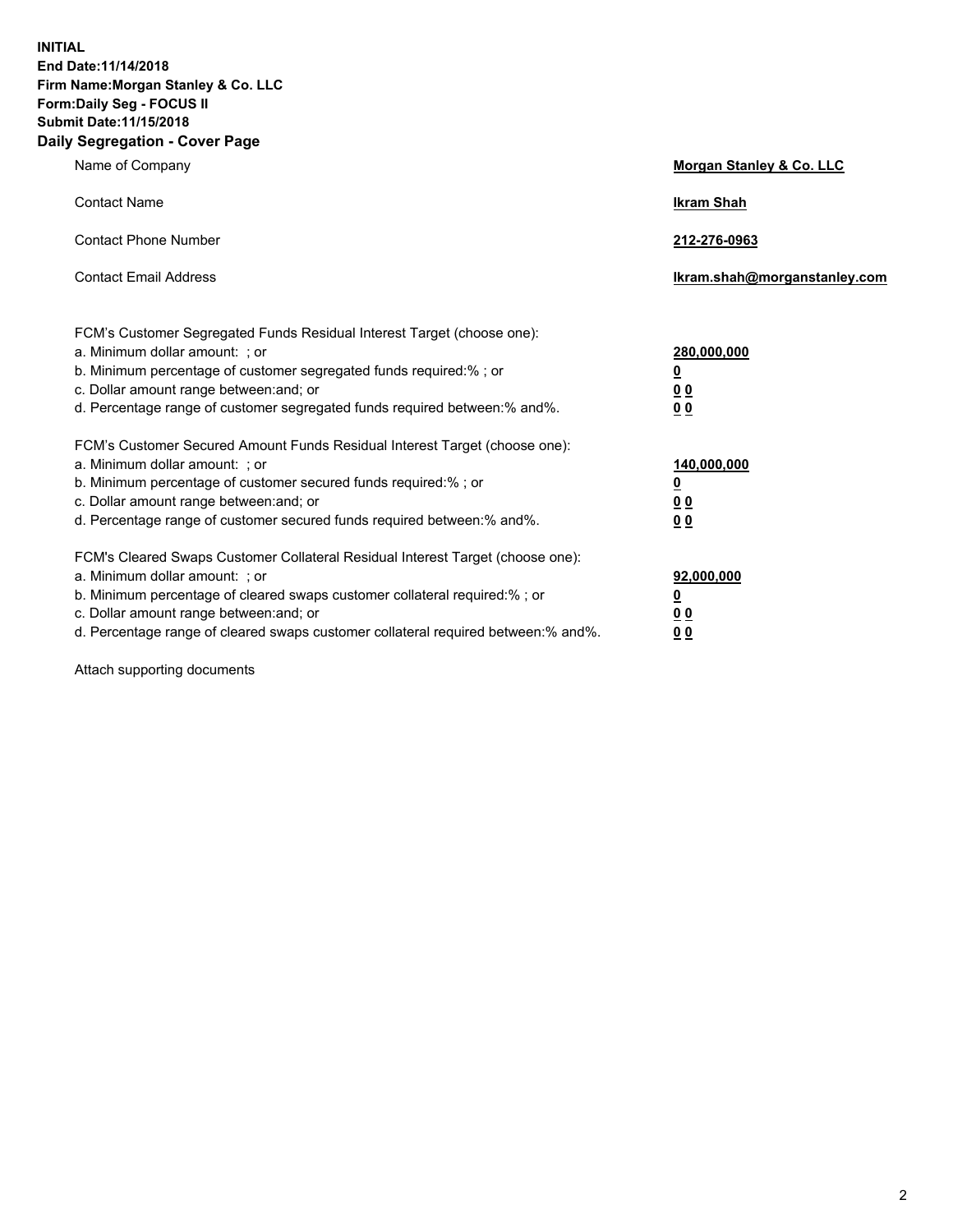## **INITIAL End Date:11/14/2018 Firm Name:Morgan Stanley & Co. LLC Form:Daily Seg - FOCUS II Submit Date:11/15/2018**

## **Daily Segregation - Secured Amounts**

Foreign Futures and Foreign Options Secured Amounts Amount required to be set aside pursuant to law, rule or regulation of a foreign government or a rule of a self-regulatory organization authorized thereunder 1. Net ledger balance - Foreign Futures and Foreign Option Trading - All Customers A. Cash **3,538,231,573** [7315] B. Securities (at market) **2,298,032,419** [7317] 2. Net unrealized profit (loss) in open futures contracts traded on a foreign board of trade **-769,274,808** [7325] 3. Exchange traded options a. Market value of open option contracts purchased on a foreign board of trade **19,179,392** [7335] b. Market value of open contracts granted (sold) on a foreign board of trade **-22,858,783** [7337] 4. Net equity (deficit) (add lines 1. 2. and 3.) **5,063,309,793** [7345]

- 5. Account liquidating to a deficit and account with a debit balances gross amount **161,153,448** [7351] Less: amount offset by customer owned securities **-160,065,625** [7352] **1,087,823**
- 6. Amount required to be set aside as the secured amount Net Liquidating Equity Method (add lines 4 and 5)
- 7. Greater of amount required to be set aside pursuant to foreign jurisdiction (above) or line 6.

## FUNDS DEPOSITED IN SEPARATE REGULATION 30.7 ACCOUNTS

- 1. Cash in banks
	- A. Banks located in the United States **511,819,910** [7500]
	- B. Other banks qualified under Regulation 30.7 **804,773,526** [7520] **1,316,593,436**
- 2. Securities
	- A. In safekeeping with banks located in the United States **116,832,738** [7540]
	- B. In safekeeping with other banks qualified under Regulation 30.7 **0** [7560] **116,832,738** [7570]
- 3. Equities with registered futures commission merchants
	-
	- B. Securities **0** [7590]
	- C. Unrealized gain (loss) on open futures contracts **27,656** [7600]
	- D. Value of long option contracts **0** [7610]
- E. Value of short option contracts **0** [7615] **6,884,784** [7620]
- 4. Amounts held by clearing organizations of foreign boards of trade
	- A. Cash **0** [7640]
	- B. Securities **0** [7650]
	- C. Amount due to (from) clearing organization daily variation **0** [7660]
	- D. Value of long option contracts **0** [7670]
	- E. Value of short option contracts **0** [7675] **0** [7680]
- 5. Amounts held by members of foreign boards of trade
	-
	-
	- C. Unrealized gain (loss) on open futures contracts **-769,302,464** [7720]
	- D. Value of long option contracts **19,179,392** [7730]
	- E. Value of short option contracts **-22,858,783** [7735] **3,817,240,794**
- 6. Amounts with other depositories designated by a foreign board of trade **0** [7760]
- 7. Segregated funds on hand **0** [7765]
- 8. Total funds in separate section 30.7 accounts **5,257,551,752** [7770]
- 9. Excess (deficiency) Set Aside for Secured Amount (subtract line 7 Secured Statement Page 1 from Line 8)
- 10. Management Target Amount for Excess funds in separate section 30.7 accounts **140,000,000** [7780]
- 11. Excess (deficiency) funds in separate 30.7 accounts over (under) Management Target **53,154,136** [7785]

**0** [7305]

[7354] **5,064,397,616** [7355]

**5,064,397,616** [7360]

[7530]

A. Cash **6,857,128** [7580]

 A. Cash **2,409,022,968** [7700] B. Securities **2,181,199,681** [7710] [7740] **193,154,136** [7380]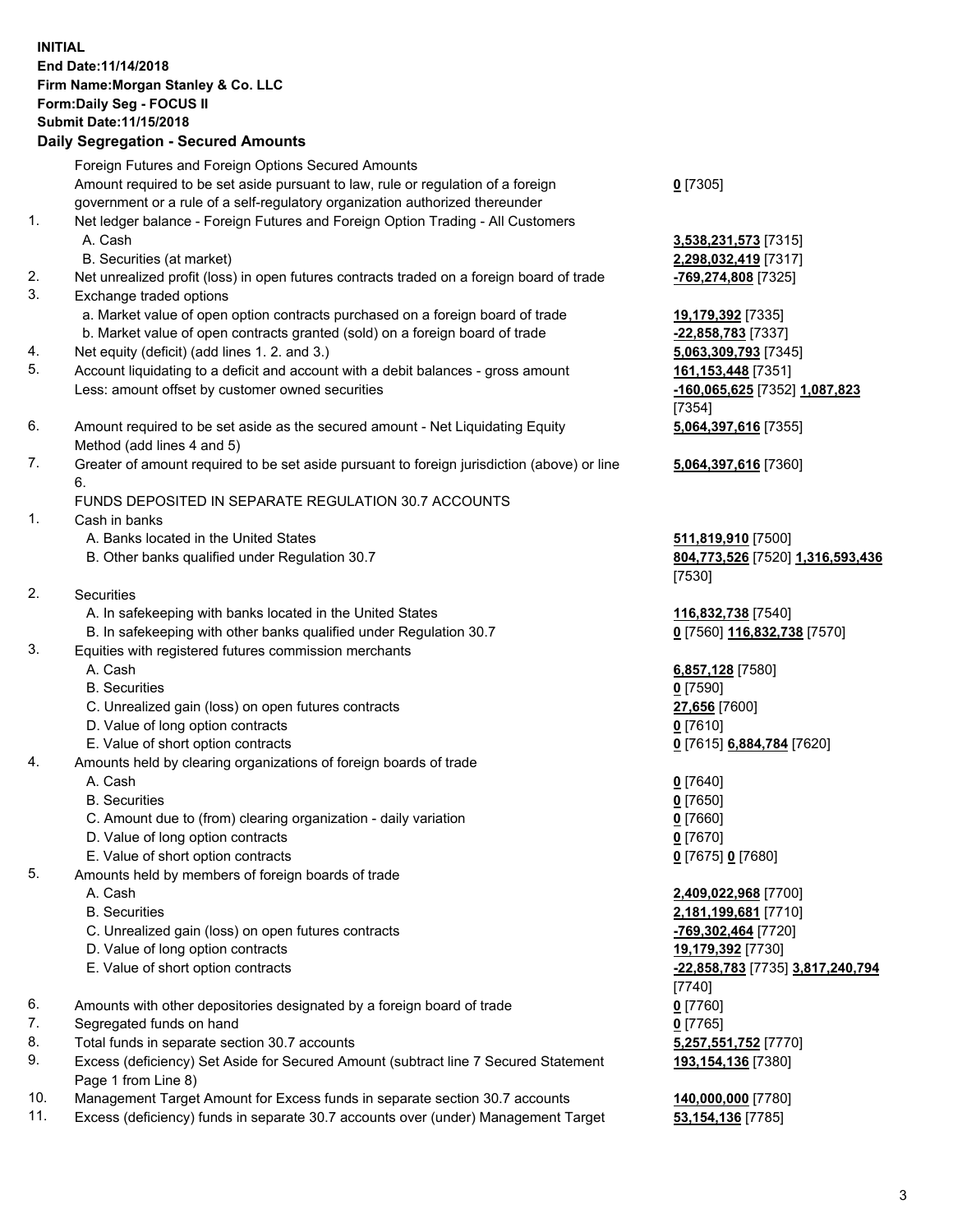**INITIAL End Date:11/14/2018 Firm Name:Morgan Stanley & Co. LLC Form:Daily Seg - FOCUS II Submit Date:11/15/2018 Daily Segregation - Segregation Statement** SEGREGATION REQUIREMENTS(Section 4d(2) of the CEAct) 1. Net ledger balance A. Cash **14,128,365,593** [7010] B. Securities (at market) **6,947,283,300** [7020] 2. Net unrealized profit (loss) in open futures contracts traded on a contract market **-3,138,386,126** [7030] 3. Exchange traded options A. Add market value of open option contracts purchased on a contract market **413,386,563** [7032] B. Deduct market value of open option contracts granted (sold) on a contract market **-707,115,972** [7033] 4. Net equity (deficit) (add lines 1, 2 and 3) **17,643,533,358** [7040] 5. Accounts liquidating to a deficit and accounts with debit balances - gross amount **744,362,945** [7045] Less: amount offset by customer securities **-716,859,011** [7047] **27,503,934** [7050] 6. Amount required to be segregated (add lines 4 and 5) **17,671,037,292** [7060] FUNDS IN SEGREGATED ACCOUNTS 7. Deposited in segregated funds bank accounts A. Cash **5,290,199,091** [7070] B. Securities representing investments of customers' funds (at market) **0** [7080] C. Securities held for particular customers or option customers in lieu of cash (at market) **629,161,335** [7090] 8. Margins on deposit with derivatives clearing organizations of contract markets A. Cash **5,926,708,313** [7100] B. Securities representing investments of customers' funds (at market) **0** [7110] C. Securities held for particular customers or option customers in lieu of cash (at market) **6,318,121,965** [7120] 9. Net settlement from (to) derivatives clearing organizations of contract markets **100,526,405** [7130] 10. Exchange traded options A. Value of open long option contracts **413,386,563** [7132] B. Value of open short option contracts **-707,115,972** [7133] 11. Net equities with other FCMs A. Net liquidating equity **6,589,035** [7140] B. Securities representing investments of customers' funds (at market) **0** [7160] C. Securities held for particular customers or option customers in lieu of cash (at market) **0** [7170] 12. Segregated funds on hand **0** [7150] 13. Total amount in segregation (add lines 7 through 12) **17,977,576,735** [7180] 14. Excess (deficiency) funds in segregation (subtract line 6 from line 13) **306,539,443** [7190]

- 15. Management Target Amount for Excess funds in segregation **280,000,000** [7194]
- 16. Excess (deficiency) funds in segregation over (under) Management Target Amount Excess

**26,539,443** [7198]